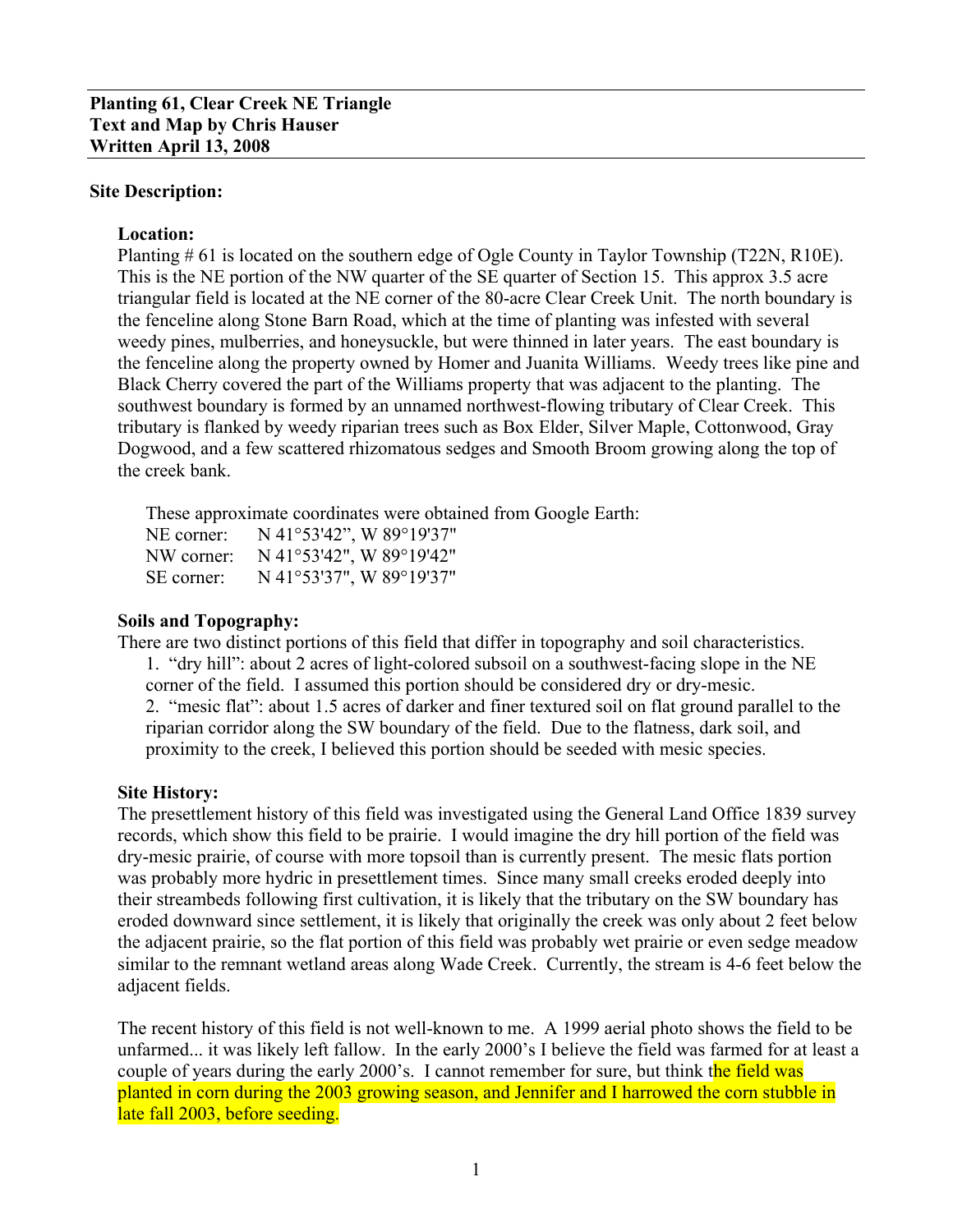

**Figure 1.** An April 1999 aerial photo showing the 80-acre Clear Creek Unit. The 3.5-acre restoration unit is outlined in red. Stone Barn Road forms the north boundary; the weedy woodlot on the William's property forms the east boundary; and the wooded riparian corridor forms the southwest boundary.

The thin red line shows the division between the dry hill at the NE portion of the planting and the mesic flat strip along the riparian corridor.

The bright tone and rough texture in this photo indicates that this 3.5-acre field was not row cropped in April 1999. The lack of cattle in the photo, and a conversation with Bill Kleiman suggests the field was left fallow for a number of years in the late 1990's, before being cropped for a few of years in the the early 2000's.

Map produced by Chris Hauser.

# **2003 Restoration Activities:**

### **2003 Seed Harvest:**

In spring 2003, Jennifer was contracted by PPSOC to harvest the seed, prep the field, and sow the seed. As the contract stipulated, seed of particular species was to be harvested only from Nachusa remnants, and nothing was harvested from any Nachusa plantings, nor from nearby remnant prairies off the preserve. I suggested that Jennifer harvest a few additional species that were not on the PPSOC recommended species list, but overall she followed the contract word for word.

At the end of the season, Jennifer had harvested 57 species, with weight totaling about 82 pounds – 66 pounds of "dry" species, and 15.5 pounds of "mesic species". All the seed was processed using the hammermill, and most was put into 3 mixes:

- 1. The "dry" mix, to cover the 2-acre dry hill and slopes.
- 2. The "mesic" mix, to cover the 1.5-acre mesic flat along the creek.
- 3. The "both" mix, to cover the entire 3.5-acre field.

See Table 1 for this 2003 mix.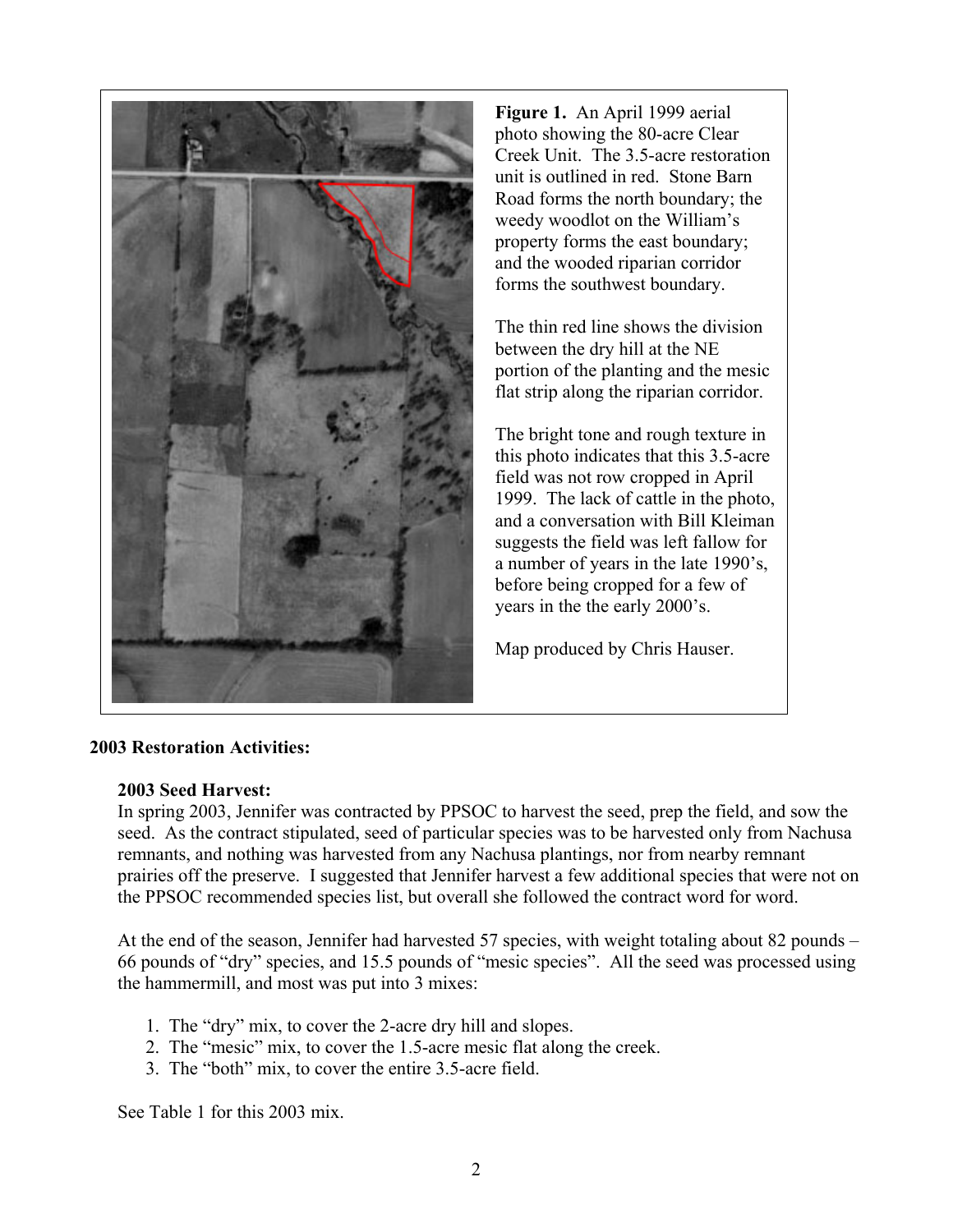#### **2003 Field Prep and Seed Broadcasting:**

Following the harvest of soybeans in the fall of 2005, Jennifer and I harrowed the field deeply using the tractor-mounted chain harrow. Over the course of a couple of weekends in November or December, Jennifer and I sowed the seed using the tractor-mounted pendulum broadcaster. Following the seed broadcast, I believe we harrowed the field again. Seeding coverage was very good, and very even across the field.

Our records indicate that we did not sow any Big Bluestem or Indian Grass. 40 pounds of Little Bluestem, and small amounts of Switch Grass and Canada Rye were the only big grasses added.

### **2004 Restoration Activities:**

### **2004 Monitoring and Weed Control:**

In the spring of 2004, Jennifer thought the planting looked bad. So around June, Jay Stacey, Jennifer and I walked the field. On the dry hill we were happy to identify a nice scattering of seedlings of over a dozen or so native species. A lot of Red Clover was sprouting in the field, which Jay recommended we manage with herbicide or pulling.

In the mesic flat along the creek we found fewer native seedlings (mostly just Wild Bergamot and Yellow Coneflower) and more weeds (Reed Canary Grass, Wild Parsnip, Red Clover, and thistles), so we agreed the flat area of the field would need some TLC. To help the mesic flat, it was mowed a couple of times over the summer, and we harvested seed to overseed the entire field.

While mowing the weeds in the prairie planting, I backed the mower into some of the brushy areas along the creek, to prevent their spread into the planting.

#### **2004 Seed Harvest:**

In spring 2004, Jennifer was again contracted by PPSOC to harvest seed to overseed this field, and I agreed to help her harvest. The contract was identical to the 2003 contract, but Jennifer and I harvested some species from plantings if we knew that their original seed source was from Nachusa remnants.

By the end of the harvest season, we had harvested 37 species, including 15 species not in the 2003 mixes, bringing the two-year total to 72 species. Our total seed weight was about 31 bulk pounds – about 23 pounds of "dry" species, and about 8 pounds of "mesic species". As in 2003, the seed was processed using the hammermill, and was put into the same 3 mixes:

- 1. The "dry" mix, to cover the 2-acre dry hill and slopes.
- 2. The "mesic" mix, to cover the 1.5-acre mesic flat along the creek.
- 3. The "both" mix, to cover the entire 3.5-acre field.

See Table 2 for this 2004 mix.

### **2004 Field Prep and Seed Broadcasting:**

In October or November I think, Jennifer and I sowed the seed using the tractor-mounted pendulum broadcaster. The mesic seed went out fast, and I'm not sure how good the coverage was in the southern mesic portion of the field. Jennifer and I spent about 45 minutes needling Porcupine Grass into the soil in the dry portion of the field.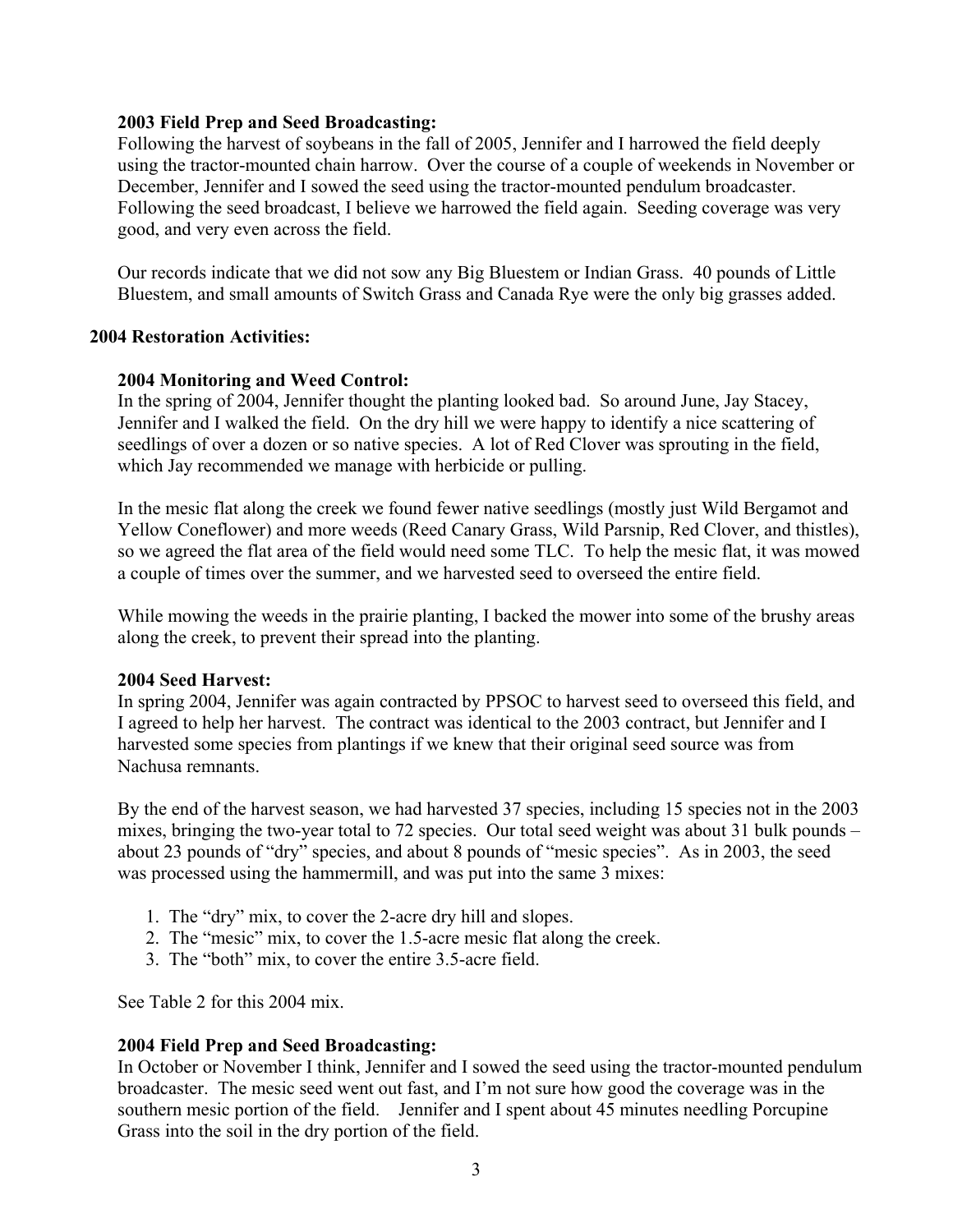## **2005 Restoration Activities:**

## **2005 Monitoring and Weed Control:**

As in 2004, Jennifer and I walked the field several times during the spring and early summer. The Red Clover and Wild Parsnip were bad throughout the field. If I remember correctly, in mid summer I mowed most of the field once to control Wild Parsnip, and later in the summer I mowed the flat areas a couple more times to control thistles and other weeds.

By the end of 2004, the dry hill was looking fairly good, with solid patches of native plants (especially little bluestem) covering half the ground. The other half of the ground was covered with patches of small Horseweed and Foxtail Grass, with scattered native plants underneath. In 2005, I harvested a lot of False Boneset, Canada Rye, and Tall Boneset from the dry hill. The flat portion had a scattering of Canada Wild Rye, Wild Bergamot, Yellow Coneflower, and a few Fox Sedge plants. Due to the lack of natives in the flat area, we decided to harvest seed for a mesic "rescue" mix, focusing on aggressive natives to help push out the weeds.

## **2005 Seed Harvest and Seed Broadcasting:**

In spring 2005, I was contracted by PPSOC to harvest seed for part of the field across the creek to the west. However, I was sure to make time to harvest for the "rescue" mix for the mesic portion of the field.

My records and memory are limited in this regard, but if I remember correctly this mesic "rescue" mix consisted of about 10 pounds of Wingstem that I had harvested in Shabbona Savanna with the ATV-mounted seed stripper, and about 20 pounds of the combine mix... mostly Big Bluestem and Indian Grass. There may have been a few pounds of conservative aggressive mesic forbs included, such as Golden Alexanders, Culver's Root, and a few others.

This "rescue" mix was broadcasted into the mesic portion of the field in November or December from the tractor-mounted pendulum broadcaster. Soil contact may have been less than perfect, due to the plant residue on the ground.

### **2006 Restoration Activities:**

# **2006 Monitoring and Weed Control:**

By mid summer 2006, on the dry hill the native plants had filled in very nicely, pushing out almost all of the red clover. For the second year in 2006, this dry area was a great place to harvest False Boneset, Upland Eupatorium, and Canada Rye. Conservative species like Wild Quinine, Western Sunflower, Prairie Coreopsis, conservative goldenrods, and other conservative species were becoming fairly common.

The mesic flat was looking a little bit better, with noxious weeds on the decline, and pioneer natives like Canada Wild Rye, Yellow Coneflower, Wild Bergamot, Blue Vervain, and Fox Sedge covering more ground. However I never saw conservative mesic species like Culver's Root, Prairie Liatris, or Golden Alexanders. I think the flat portion of the field was mowed once in summer 2006.

See Table 3 for an approximation of the 2005 mesic rescue mix.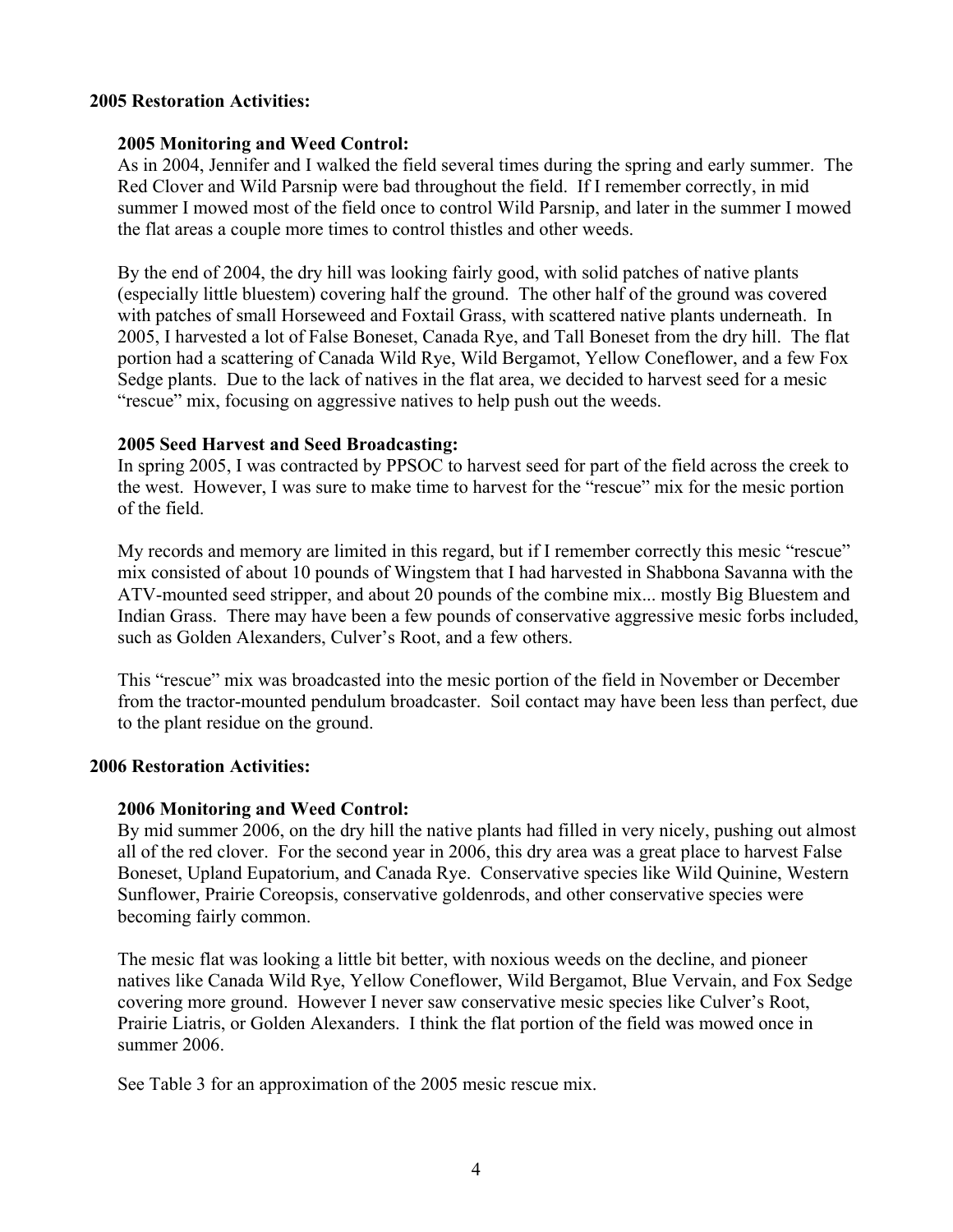**Table 1.** Seed harvested and sown in 2003. "Mix" designates where the seed was sown: "dry" for the dry-mesic hill, "mesic" for the mesic flat along the creek, and "both" for the entire field. These mixes were sown using the pendulum seeder, onto harrowed stubble without snow.

|                            | These macs were sown using the pendulum secuer, only harrowed studdle whillout show. |            |               |
|----------------------------|--------------------------------------------------------------------------------------|------------|---------------|
| <b>Latin Name</b>          | <b>Common Name</b>                                                                   | <b>Mix</b> | <b>Pounds</b> |
| Amorpha canescens          | Leadplant                                                                            | dry        | 0.03          |
| Anemone cylindrica         | Thimbleweed                                                                          | dry        | 1.08          |
| Antennaria plantaginifolia | Pussytoes                                                                            | dry        | trace         |
| Arenaria stricta           | <b>Stiff Sandwort</b>                                                                | dry        | trace         |
| Asclepias syriaca          | Common Milkweed                                                                      | both       | trace         |
| Baptisia alba              | White Wild Indigo                                                                    | both       | 1.08          |
| Baptisia leucophaea        | Cream Wild Indigo                                                                    | dry        | 0.04          |
| Bouteloua curtipendula     | Side-Oats Grama                                                                      | dry        | 0.03          |
| Brickellia eupatorioides   | <b>False Boneset</b>                                                                 | dry        | 0.08          |
| Cacalia atriplicifolia     | Pale Indian Plantain                                                                 | dry        | trace         |
| Carex bicknellii           | <b>Bicknell's Sedge</b>                                                              | dry        | trace         |
| Carex brevior              | Plains Oval Sedge                                                                    | dry        | trace         |
| Carex muhlenbergii         | Muhlenberg's Sedge                                                                   | dry        | trace         |
| Castilleja sessiliflora    | Downy Yellow Painted Cup                                                             | dry        | trace         |
| Chrysopsis camporum        | Golden Aster                                                                         | dry        | trace         |
| Cirsium hillii             | Hill's Thistle                                                                       | dry        | trace         |
| Coreopsis palmata          | Prairie Coreopsis                                                                    | dry        | 0.12          |
| Dalea purpurea             | Purple Prairie Clover                                                                | dry        | 3.08          |
| Dodecatheon meadia         | <b>Shooting Star</b>                                                                 | dry        | 0.08          |
| Echinacea pallida          | Pale Purple Coneflower                                                               | dry        | 4.00          |
| Elymus canadensis          | Canada Wild Rye                                                                      | both       | 1.08          |
| Eupatorium altissimum      | <b>Tall Boneset</b>                                                                  | dry        | 0.08          |
| Euthamia graminifolia      | Grass-leaved Goldenrod                                                               | both       | 6.00          |
| Geum triflorum             | Prairie Smoke                                                                        | dry        | trace         |
| Helianthus occidentalis    | <b>Western Sunflower</b>                                                             | dry        | 0.08          |
| Heliopsis helianthoides    | <b>False Sunflower</b>                                                               | both       | 1.08          |
| Hypericum canadense        | Canadian St. John's-wort                                                             | mesic      | 0.03          |
| Lespedeza capitata         | Round -headed Bush Clover                                                            | both       | 5.08          |
| Liatris aspera             | Rough Blazing Star                                                                   | dry        | 2.08          |
| Lithospermum canescens     | <b>Hoary Puccoon</b>                                                                 | dry        | trace         |
| Lithospermum incisum       | <b>Fringed Puccoon</b>                                                               | dry        | trace         |
| Monarda fistulosa          | Wild Bergamont                                                                       | both       | 1.08          |
| Oxalis violacea            | Violet Wood Sorrel                                                                   | dry        | trace         |
| Panicum oligosanthes       | Panic Grass                                                                          | dry        | trace         |
| Panicum virgatum           | Prairie Switch Grass                                                                 | both       | 0.02          |
| Parthenium integrifolium   | Wild Quinine                                                                         | both       | 4.00          |
| Polygala polygama          | Purple Milkwort                                                                      | dry        | trace         |
| Potentilla arguta          | Prairie Cinquefoil                                                                   | dry        | 0.03          |
| Pycnanthemum virginianum   | Mountain Mint                                                                        | mesic      | 3.08          |
| Ratibida pinnata           | <b>Yellow Coneflower</b>                                                             | both       | 0.02          |
| Rudbeckia hirta            | <b>Black-eyed Susan</b>                                                              | both       | 0.02          |
| Rudbeckia subtomentosa     | Sweet Black-eyed Susan                                                               | mesic      | 0.05          |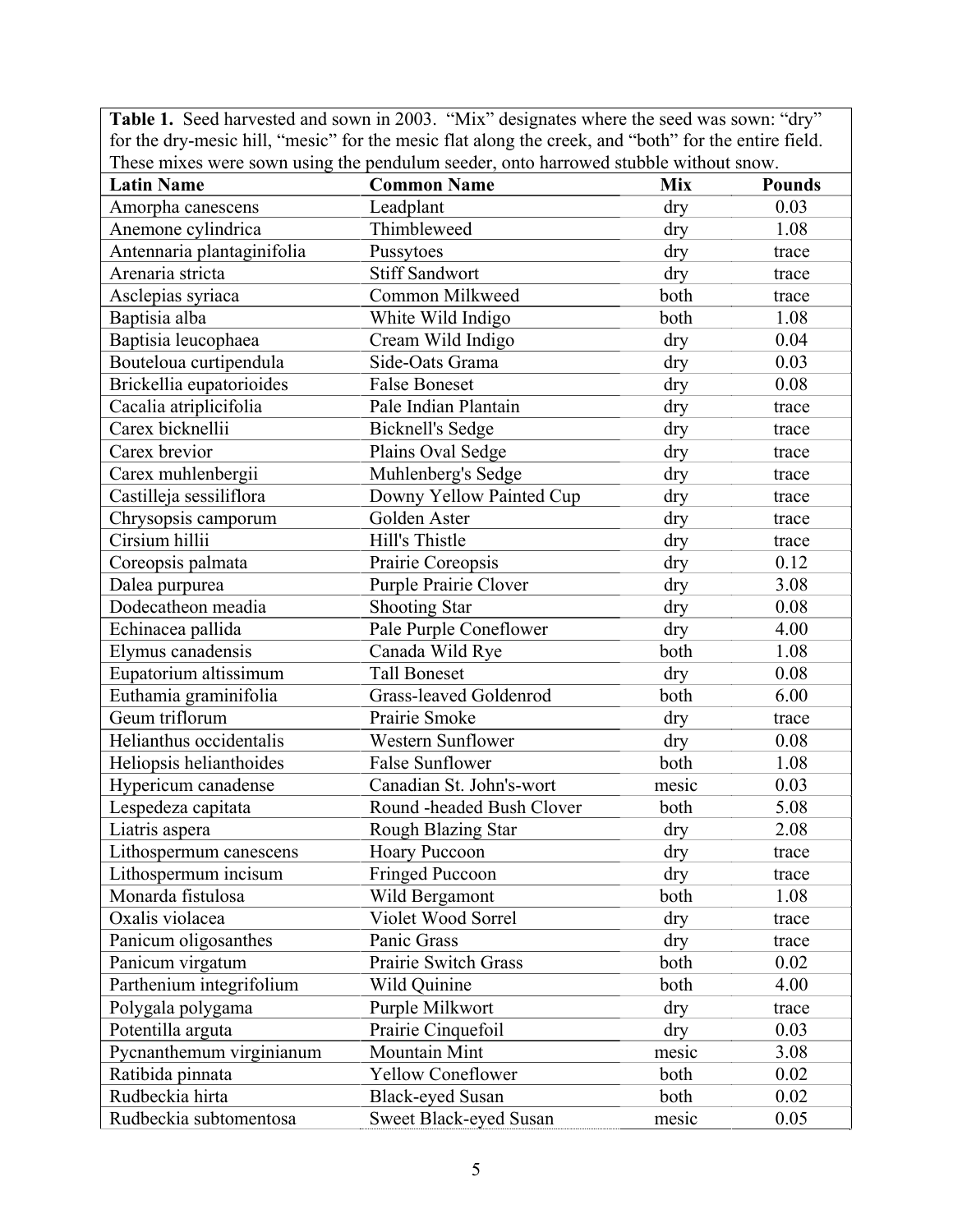| Schizachyrium scoparium  | Little Bluestem           | dry        | 40.00 |
|--------------------------|---------------------------|------------|-------|
| Senecio aureus           | Golden Ragwort            | $\rm{dry}$ | trace |
| Silphium integrifolium   | Rosinweed                 | both       | 0.12  |
| Sisyrinchium campestre   | <b>Blue-eyed Grass</b>    | dry        | trace |
| Solidago juncea          | Early Goldenrod           | dry        | 2.00  |
| Solidago speciosa        | Showy Goldenrod           | dry        | 3.00  |
| Stipa spartea            | Porcupine Grass           | dry        | 0.06  |
| Tradescantia ohiensis    | Common Spiderwort         | both       | 1.08  |
| Triosteum perfoliatum    | Horse Gentian             | dry        | 0.05  |
| Verbena hastata          | <b>Blue Vervain</b>       | mesic      | 1.80  |
| Verbena stricta          | Hoary Vervain             | dry        | 0.08  |
| Vernonia fasciculata     | Common Ironweed           | mesic      | 0.04  |
| Veronicastrum virginicum | Culver's Root             | mesic      | 0.06  |
| Viola pedata             | <b>Bird's Foot Violet</b> | dry        | trace |
| Zizia aurea              | Golden Alexanders         | mesic      | 0.09  |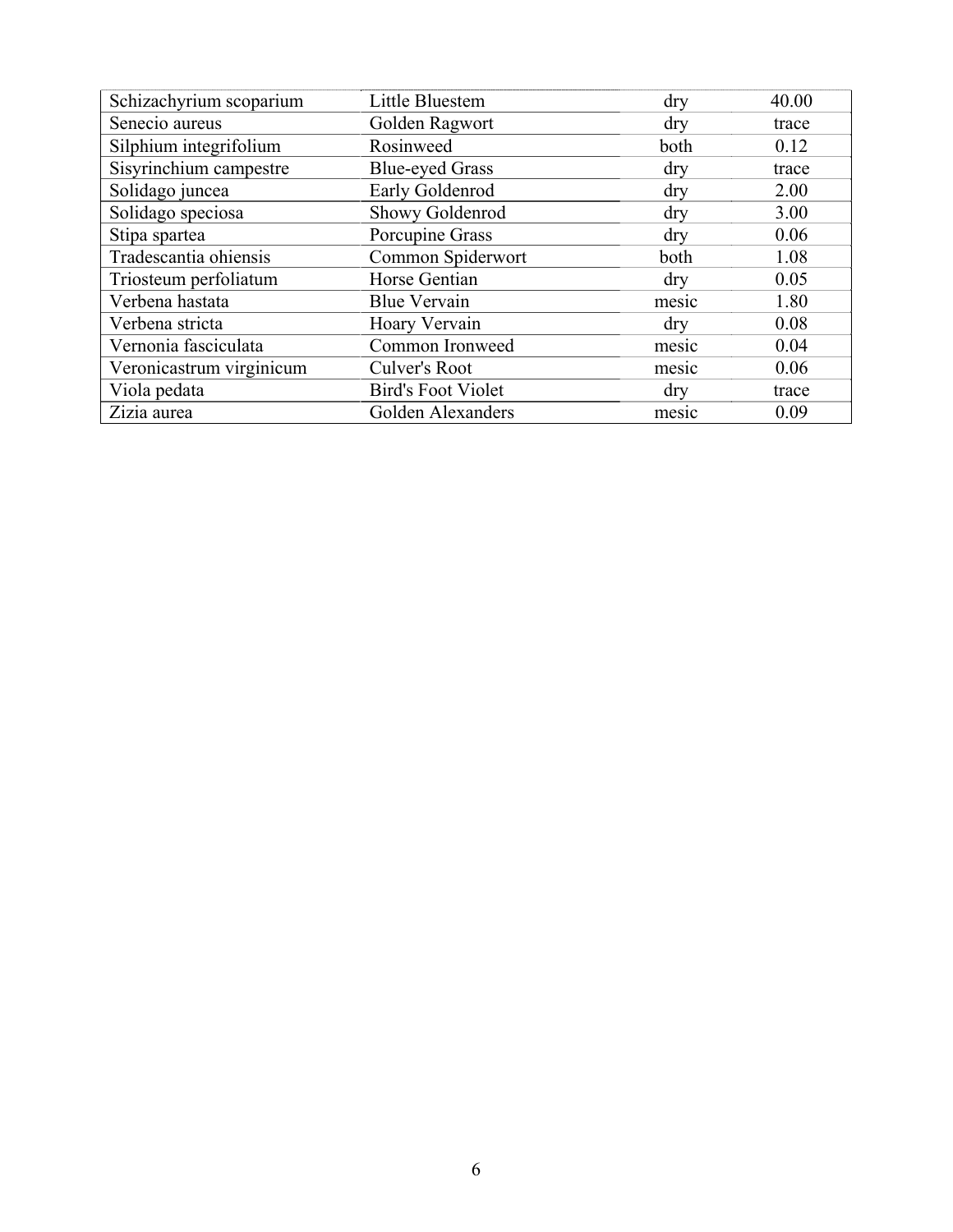|                                                                                                  | <b>Table 2.</b> Seed harvested and sown in 2004. "Mix" designates where the seed was sown: "dry" |            |               |
|--------------------------------------------------------------------------------------------------|--------------------------------------------------------------------------------------------------|------------|---------------|
| for dry-mesic hill, "mesic" for the mesic flat along the creek, and "both" for the entire field. |                                                                                                  |            |               |
| <b>Latin Name</b>                                                                                | <b>Common Name</b>                                                                               | <b>Mix</b> | <b>Pounds</b> |
| Anemone cylindrica                                                                               | Thimbleweed                                                                                      | dry        | 1.00          |
| Baptisia alba macrophylla                                                                        | White Wild Indigo                                                                                | both       | 1.50          |
| Baptisia bracteata leucophae                                                                     | Cream Wild Indigo                                                                                | dry        | trace         |
| Bouteloua curtipendula                                                                           | Side-Oats Grama                                                                                  | dry        | 0.50          |
| Cacalia tuberosa                                                                                 | Indian Plaintain                                                                                 | mesic      | 0.50          |
| Carex species                                                                                    | <b>Wetland Sedges</b>                                                                            | mesic      | trace         |
| Carex species                                                                                    | <b>Upland Sedges</b>                                                                             | dry        | 0.25          |
| Chrysopsis camporum                                                                              | Golden Aster                                                                                     | dry        | trace         |
| Coreopsis palmata                                                                                | Prairie Coreopsis                                                                                | dry        | 0.25          |
| Cyperus filimculmis                                                                              | <b>Slender Sand Sedge</b>                                                                        | dry        | trace         |
| Desmodium illinoiense                                                                            | Illinois Ticktrefoil                                                                             | dry        | 0.50          |
| Dodecatheon meadia                                                                               | <b>Shooting Star</b>                                                                             | dry        | 0.25          |
| Echinacea pallida                                                                                | Pale Purple Coneflower                                                                           | dry        | 6.00          |
| Eupatorium altissimum                                                                            | <b>Tall Boneset</b>                                                                              | dry        | 4.00          |
| Euphorbia corrolata                                                                              | <b>Flowering Spurge</b>                                                                          | dry        | 0.25          |
| Gentiana puberulenta                                                                             | Prairie Gentian                                                                                  | dry        | trace         |
| Gnaphalium sp                                                                                    | <b>Sweet Everlasting</b>                                                                         | dry        | trace         |
| Heiraceum sp                                                                                     | Hairy Hawkweed                                                                                   | dry        | 0.25          |
| Helianthus occidentalis                                                                          | Western Sunflower                                                                                | dry        | 0.50          |
| Heuchera richardsonii                                                                            | Alum Root                                                                                        | dry        | trace         |
| Hypericum pyramidatum                                                                            | Great St. John's Wort                                                                            | mesic      | 0.50          |
| Kohleria cristata                                                                                | June Grass                                                                                       | dry        | 1.00          |
| Liatris aspera                                                                                   | Rough Blazing Star                                                                               | dry        | 1.50          |
| Panicum virgatum                                                                                 | Prairie Switch Grass                                                                             | both       | trace         |
| Parthenium integrifolium                                                                         | Wild Quinine                                                                                     | dry        | 1.25          |
| Polygala sanguinea                                                                               | Field Milkwort                                                                                   | dry        | trace         |
| Potentilla arguta                                                                                | Prairie Cinquefoil                                                                               | dry        | 0.50          |
| Ratibida pinnata                                                                                 | <b>Yellow Coneflower</b>                                                                         | both       | 1.00          |
| Rosa carolina                                                                                    | Pasture Rose                                                                                     | dry        | 0.75          |
| Rudbeckia subtomentosa                                                                           | Sweet Black-eyed Susan                                                                           | mesic      | 1.00          |
| Silphium integrifolium                                                                           | Rosinweed                                                                                        | both       | 1.00          |
| Silphium laciniatum                                                                              | <b>Compass Plant</b>                                                                             | dry        | trace         |
| Stipa spartea                                                                                    | Porcupine Grass                                                                                  | dry        | 0.50          |
| Verbena stricta                                                                                  | Hoary Vervain                                                                                    | dry        | 2.00          |
| Vernonia fasciculata                                                                             | Common Ironweed                                                                                  | mesic      | 0.50          |
| Veronicastrum virginicum                                                                         | Culver's Root                                                                                    | mesic      | 1.50          |
| Zizia aurea                                                                                      | Golden Alexanders                                                                                | mesic      | 2.00          |